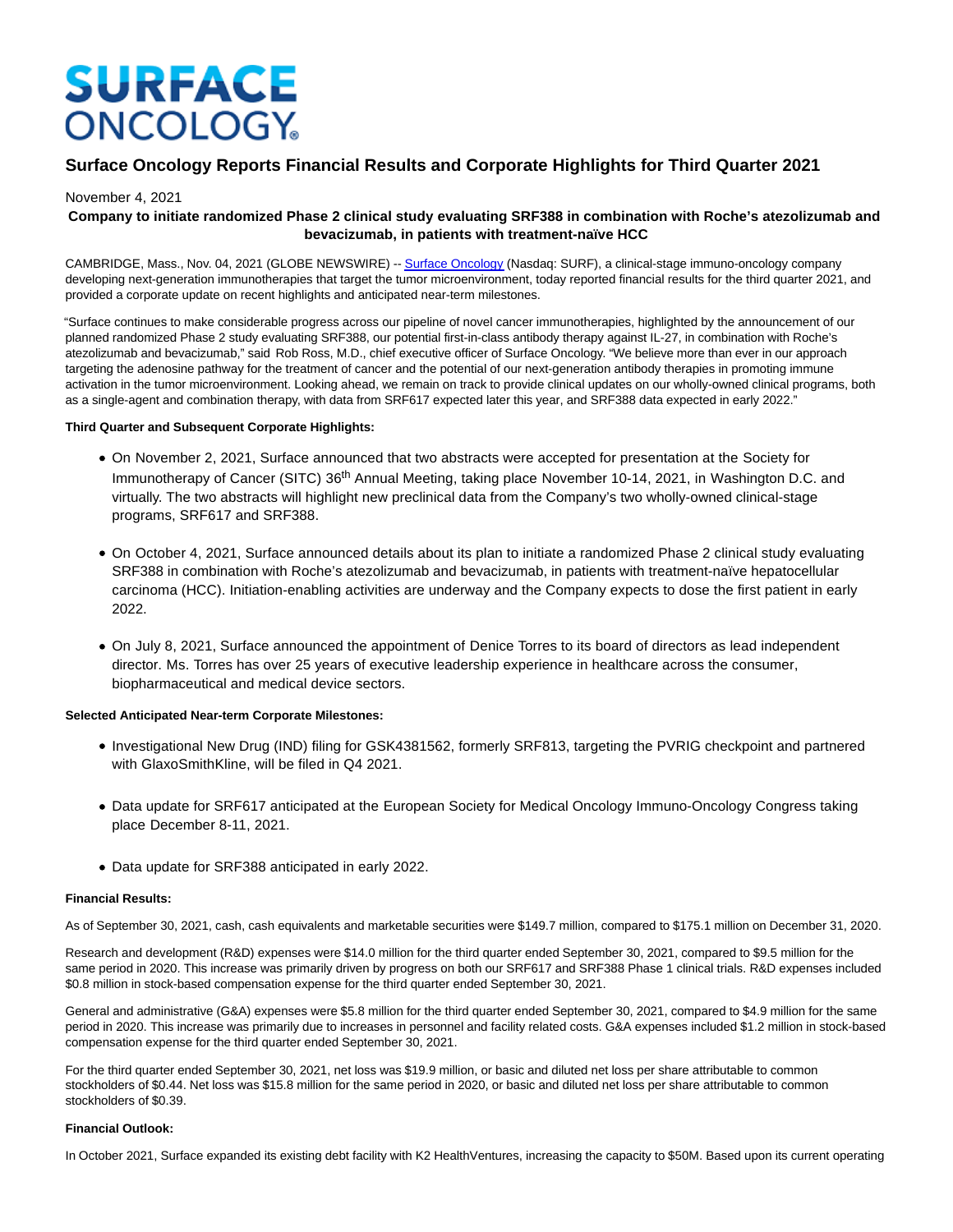plan and an anticipated near-term milestone from GSK, Surface maintains a projected cash runway through 2023.

#### **About Surface Oncology:**

Surface Oncology is an immuno-oncology company developing next-generation antibody therapies focused on the tumor microenvironment. Its pipeline includes two wholly-owned clinical-stage programs targeting CD39 (SRF617) and IL-27 (SRF388), as well as a preclinical program focused on depleting regulatory T cells via targeting CCR8 (SRF114). In addition, Surface has two partnerships with major pharmaceutical companies: a collaboration with Novartis targeting CD73 (NZV930; Phase 1) and a collaboration with GlaxoSmithKline targeting PVRIG (GSK4381562, formerly SRF813; preclinical). Surface's novel cancer immunotherapies are designed to achieve a clinically meaningful and sustained anti-tumor response and may be used alone or in combination with other therapies. For more information, please visi[t www.surfaceoncology.com.](https://www.globenewswire.com/Tracker?data=GUd0OKYSSa3hz57cd3IjwEHamfSasBOFBFb9Hk7CTt_KregImd5ocxslFrZrFLBkBlLPavN3d7-Um-jBIyrydy1Vl1gzqRo_hndyl7jmQbcJvmtWWyoiRJHR15yZ_h8o8dvBpYyymmQEAomavu6JyXtC70KuArmptKuUOhMofe1P-RulibW5xLcH82Kt2V5ad9cI6QyxTkInZduCwW8vN10e9Wr6oF9_SjoFw5uSpL0Kpw3XICAy6b3weP6T95aOPiRb9fKtUX0U1BexEVqb7g==)

#### **Cautionary Note Regarding Forward-Looking Statements:**

Certain statements set forth in this press release constitute "forward-looking" statements within the meaning of the Private Securities Litigation Reform Act of 1995, as amended. Forward-looking statements can be identified by terms such as "believes," "expects," "plans," "potential," "would" or similar expressions, and the negative of those terms. These forward-looking statements are based on Surface Oncology's management's current beliefs and assumptions about future events and on information currently available to management.

Forward-looking statements involve known and unknown risks, uncertainties and other factors that may cause Surface Oncology's actual results, performance or achievements to be materially different from any future results, performance or achievements expressed or implied by the forwardlooking statements. These risks include, but are not limited to, risks and uncertainties related to Surface Oncology's ability to successfully develop SRF388, SRF617, SRF114 and its other product candidates through current and future milestones or regulatory filings on the anticipated timeline, if at all, the therapeutic potential of Surface Oncology's product candidates, the risk that results from preclinical studies or early clinical trials may not be representative of larger clinical trials, the risk that Surface Oncology's product candidates, including SRF388, SRF617 and SRF114, will not be successfully developed or commercialized, the risks related to Surface Oncology's dependence on third-parties in connection with its manufacturing, clinical trials and preclinical studies, and the potential impact of COVID-19 on Surface Oncology's clinical and preclinical development timelines and results of operations. Additional risks and uncertainties that could affect Surface Oncology's future results are included in the section titled "Risk Factors" in our Annual Report on Form 10-K for the year ending December 31, 2020 available on the Securities and Exchange Commission's website at [www.sec.gov a](https://www.globenewswire.com/Tracker?data=qjNyStB7AL_UqYp_IEa0i9WXb2Zl8bFsHGydeu6cD6WdXYKLAfu_lR9ncSkMqws1_PCzBoAtsyep9HpQua0aIw==)nd Surface Oncology's website at [www.surfaceoncology.com.](https://www.globenewswire.com/Tracker?data=GUd0OKYSSa3hz57cd3IjwEHamfSasBOFBFb9Hk7CTt8O2A69NrE1c071uWtVIOz3wwSNFe8YhX59Fj3fqSrrwdy3JYdK-1ideKz7XHtccTU=)

Additional information on potential risks will be made available in other filings that Surface Oncology makes from time to time with the Securities and Exchange Commission. In addition, any forward-looking statements contained in this press release are based on assumptions that Surface Oncology believes to be reasonable as of this date. Except as required by law, Surface Oncology assumes no obligation to update these forward-looking statements, or to update the reasons if actual results differ materially from those anticipated in the forward-looking statements.

#### **Contacts:**

**Investors** Laurence Watts Gilmartin Group 619-916-7620

[laurence@gilmartinir.com](https://www.globenewswire.com/Tracker?data=UiOnU2SxKEMXM6-m2HIre6BuHAUYbdqc1fnENKIrXo4ZW7bAmlVXcCZqKNNYZ2hjAJrrENexn6pbjDvvjb0y2JU6hPZwHkPM171e0EHDqSg=)

#### or

Stephen Jasper Gilmartin Group 858-525-2047 [stephen@gilmartinir.com](https://www.globenewswire.com/Tracker?data=0NSd1VaP_FoPdAiHU7YJQnFJhy3JZDl6NbFmzXzcdWwnsIQeR6NtNEXHQ5Zb5Dy7DIVy7sclsuPUnDxjlPCLg9b3S1kfpJgLBNAGINWXzx4=)

#### **Media**

Chris Railey Ten Bridge Communications [chris@tenbridgecommunications.com](https://www.globenewswire.com/Tracker?data=c2zBWZhHijWaUXsoohCih5fd_Si9D5L9K-wp41d1ncvMPh-GVKF9ACX7t6jY-dlNnVTMwtPLbjsSZyAi8o4Me9qFqrsP2cNA_tSofR6PV-Jc4p2UOHnMgmmt_v-r2HzC) 617-834-0936

#### **Selected Financial Information:**

(In thousands, except share and per share amounts)

(Unaudited)

|                                       | Three months ended September 30, |                   |      |                               | Nine months ended September 30, |                          |      |        |
|---------------------------------------|----------------------------------|-------------------|------|-------------------------------|---------------------------------|--------------------------|------|--------|
| <b>Statement of Operations Items</b>  | 2021                             |                   | 2020 |                               | 2021                            |                          | 2020 |        |
| Collaboration revenue - related party |                                  | $\qquad \qquad -$ | - 30 | $\qquad \qquad -$             | .১                              | $\overline{\phantom{0}}$ | \$.  | 38,592 |
| License related revenue               |                                  | 392               |      |                               |                                 | 2,532                    |      |        |
| Total revenue                         |                                  | 392               |      | $\overbrace{\phantom{aaaaa}}$ |                                 | 2,532                    |      | 38,592 |
| Operating expenses:                   |                                  |                   |      |                               |                                 |                          |      |        |
| Research and development              |                                  | 14.037            |      | 9.454                         |                                 | 37.250                   |      | 30,290 |
| General and administrative            |                                  | 5.847             |      | 4.904                         |                                 | 17.923                   |      | 14.686 |